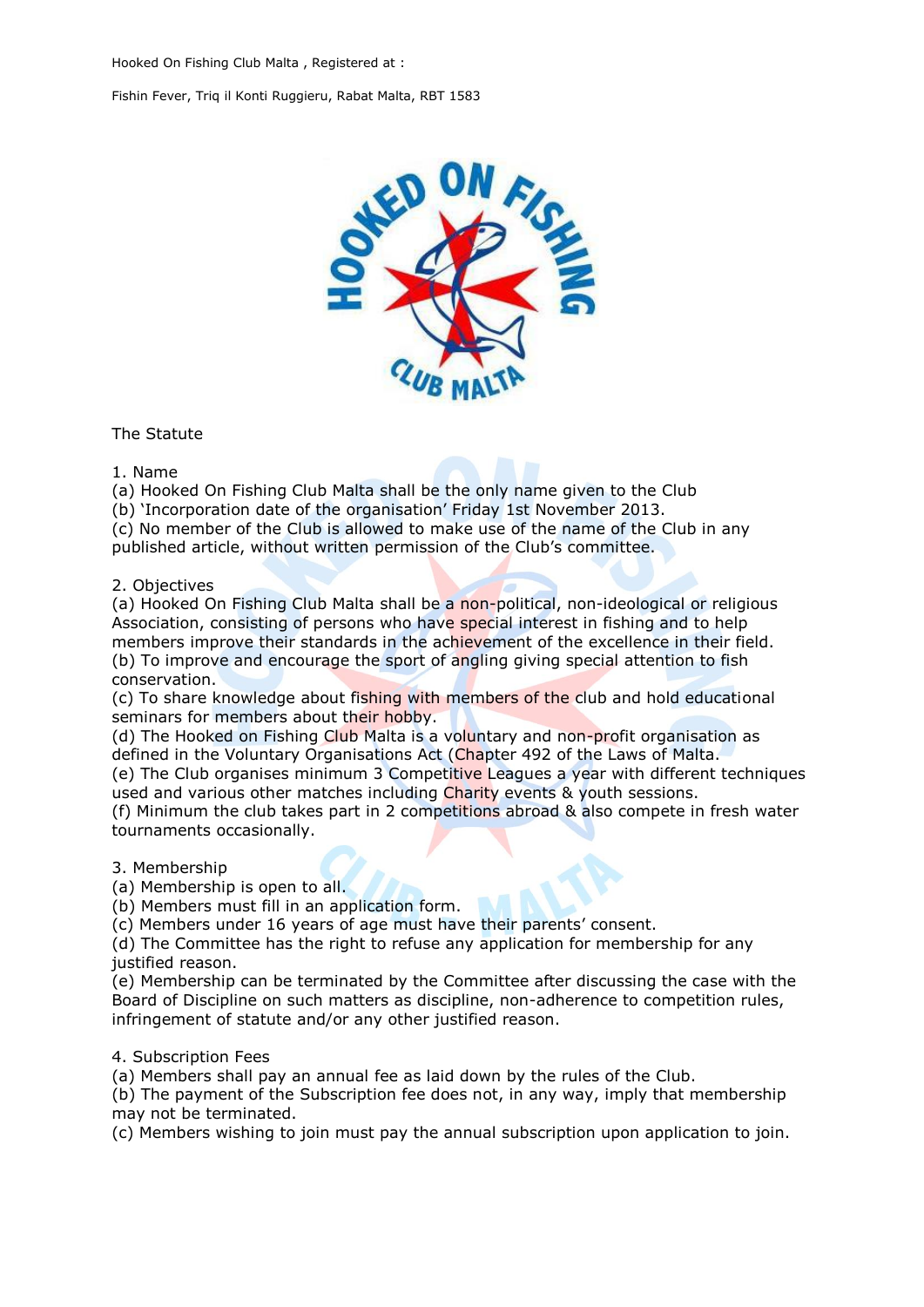(d) Members wishing to renew their membership must pay subscriptions before the start of an AGM. This gives the member the right to vote at the AGM in January and the right to take part in all activities for the concerning year.

(e) Members wishing to renew their membership or enter as new members can do so in any time of the year as long as they pay the membership fee.

5. Administration

(a) Hooked On Fishing Club Malta shall be governed by a Committee of at least five members.

(b) Always ensure that a quorum is set during all committee meetings.

(c) The elected committee shall hold office for two years.

(d) There shall be a minimum of the following in the committee President, vice President, Secretary, Treasurer and Public Relation Officer.

(e) All committee members may discuss move and second motions and they all have the right of one vote. The President has also a casting vote. Provided that no member asks for a secret ballot, voting on all motions shall be conducted by a show of hands.

(f) The posts of the committee are selected by the committee itself during the first Committee meeting held after its election, likewise the duty of these posts. Each member of the committee should not hold more the one of the posts mentioned in article 5 (c).

(g) The newly appointed committee shall hold its first meeting within one month from election date.

(h) During a Committee meeting voting shall be done by a show of hands.

(i) The committee shall hold a meeting at least once a month.

(j) Any decisions which would require the consent of the members should be taken by vote during an AGM or EGM according to circumstances, with a 50%+1 votes.

(k) If a committee member fails to attend three consecutive committee meetings without giving a valid reason in writing, he may be replaced.

(l) Outgoing committee members must hand over all records, correspondence, funds, equipment and belongings of the Club to the committee.

(m) At any time the first runner up will take a vacant post in the committee but if a committee member resigns in the last two months of the term, the committee has the right to co-opt a member to replace him if there are no reserves, but has no right to vote.

6. Annual General Meeting / Extraordinary General Meeting

(a) An Annual General Meeting shall be held in January of each year.

(b) Voting for a new committee at an AGM shall be by ballot.

(c) A simple majority carries all motions.

(d) Committee members shall be over 18 years of age and eligible for election if their subscription for that year has been paid.

(e) Candidates for the new committee must be proposed and seconded and nominations must reach the committee two weeks before elections.

(f) Results of the new committee shall be given by the Commission at the same meeting.

(g) An Extraordinary General Meeting, commonly abbreviated as EGM, is a meeting of members of an organisation, official members of the club that occurs at an irregular time. The term is usually used where an issue arises that requires the input of the entire membership and is too serious or urgent to wait until the next AGM. Members must be informed of the purpose of the EGM so that they may attend in a position where they can discuss and exercise intelligent judgment, or else any resolutions passed are invalid. Procedure: Before the EGM the Committee of the Club will have agreed upon one or more resolutions that will be put to the members for approval at the EGM. The wording of the resolution is sent to the members with a note about its importance. The theory is that the board has a better knowledge of the situation, and the resolution is in effect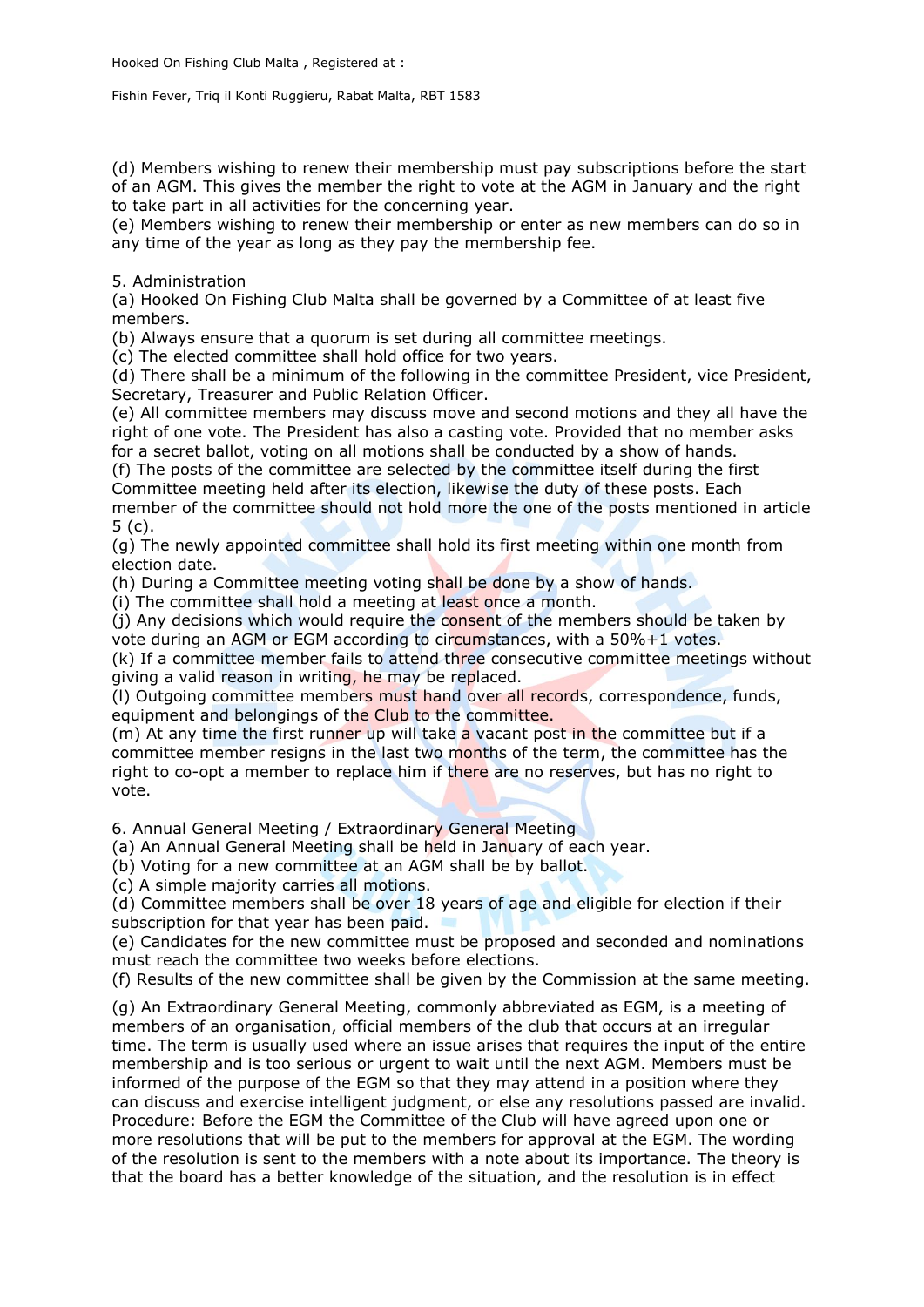their ideal solution, but it may not be in the interests of individual shareholders. Usually, the President is the chairman of the EGM reads out and recommends the resolution to those present for approval, takes questions about the resolution from those present, supervises the vote and declares the result.

# 7. Vote of Non-Confidence

(a) A vote of non-confidence requires a majority of 2/3 of the total number of Subscribed Members of the Association. This shall entail the automatic resignation of the committee. (b) A letter carrying 50% of the members' signatures can call an Extraordinary General Meeting (EGM) any time during the year except the last two months.

# 8. Property and Funds

(a) A financial statement detailing all income and expenditure is to be kept by the Treasurer.

(b) These accounts may be seen by the President and/or Secretary at any time required. (c) The Treasurer must also keep an inventory of the all property and equipment held by the Hooked On Fishing Club Malta. This inventory should always be present during the Annual General Meeting for all members who care to check it out.

(d) All expenditure must be approved by the Committee. An expenditure of over  $\epsilon$  1500 requires the consent of the majority of all members so these must be approved during an AGM..

(e) All the funds/accounts shall be banked.

# 9. Records

(a) All records and minutes of all activities and the register of members are to be kept by the Secretary. Photocopy of such, i.e. correspondence shall also be kept by the President.

## 10. Meetings

(a) Reasonable advance notice shall be given to all members. Not less than 1 week notice should be given to all committee members for a committee meeting.

(b) Persons attending the Club activities as quests should be accompanied by a member. (c) The member shall be responsible for the guests' behaviour.

(d) At the end of the year, after all matches have ended, a meeting will be held to

discuss the following year's competition between members and the committee.

## 11. Statute

(a) A copy of the statute will be given to every member.

(b) Amendments to statute are to be made at an AGM.

## 12. Resignations

(a) Resignations from any post or membership must be made in writing to the secretary.

(b) If a committee member resigns his post, all members will be advised.

## 13. Correspondence

- (a) All correspondence is to be made in writing to the Secretary of the Club.
- (b) In return the Secretary shall acknowledge the correspondence in writing.

14. Board of Discipline

(a) All members are to show self-discipline during all activities and should follow all regulations in the statute.

(b) The Board of Discipline shall be a means of defence for any member accused of lack of Discipline. The Decision of the Board of Discipline is final.

(c) The Board of Discipline shall be composed of two members of the committee,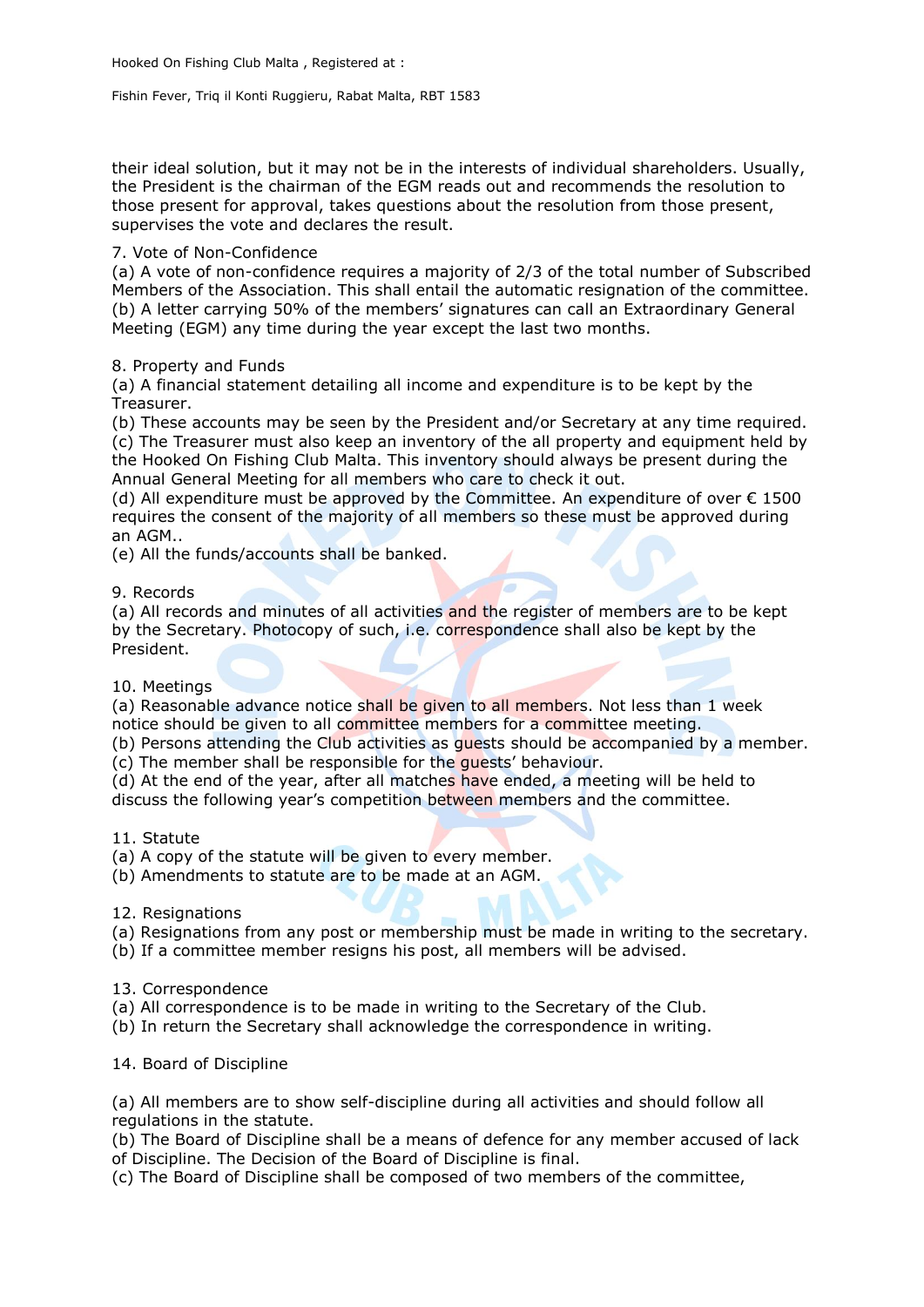two other members and the President of the Club.

15. Reviewer

(a) A Reviewer shall be elected at each AGM to review the financial report presented by the Treasurer at the AGM.

16. Dissolution of the Club.

(a) Dissolution of the Club shall be made possible by the approval of 2/3 of the total subscribed members.

(b) In this case the committee shall appoint a legal representative to dispose of the Club's Funds and property.

(c) In the event of dissolution all property and funds shall be donated to non-profit charitable organisation.

### 17. Financial

(a) The annual accounts of the organisation are to be drawn up for a financial period commencing on 1st January and ending on 31st December of each year.

(b) Copy of the Financial Report is to be presented to its members, after being audited for transparency's sake.

18. Powers and duties of committee members.

(a) President / Chair committee meetings, Lead on the development of the club, Ensure activities are in line with policies , Main representative of the club (internal and external) , Ensure that all constitutional committee roles are filled , Appointing trip/activity leaders (in conjunction with rest of the committee), Financial decision making (in consultation with committee), Other, club specific, duties as required

(b) Secretary / Schedule club committee meetings and notify members, Take minutes/action points at meetings and email to the group, Ensure club is affiliated to the appropriate National Federation, To produce/update new member information pack , Lead on registration and membership, Other, club specific, duties as required (c) Treasurer / Manages and records all income (membership fees, match fees, sponsorship, fund-raising, grants etc.), Manages and records all expenditure (invoices, petty cash, personal claims etc.), Reports to the committee and club members on a regular basis, Liaises with committee and ensures institution-specific, legal and financial

regulations are adhered to.

(d) Vice President / The Vice-President deputises for the President whenever the latter is unable to fulfil his/her duties. In the event of the President resignation, the Vice President will act as a temporary President until the latter position is replaced at a general meeting of the membership. In the Presidents absence, the Vice- President will carry out the duties outlined mentioned in 18(a)

(e) PRO / Web Editor / The PRO is responsible for publicity relating to the Club, such as posters, leaflets, email, texts, Internet, social media and other mediums used to advertise the Club or Societies activities. The PRO should produce these in consultation with the Committee. The PRO is also responsible for all publicity outside of the Club in relation to the Club or Societies activities, contacting members of the media and other people deemed appropriate by the Committee.

(f) Match Coordinator / Scouting /Venues Organise training sessions for new and existing members to equip them with the skills needed to participate in the sport or society activity. Continually looking for new potential members to take under his wing & help them out improve in the sport. Ensures that the competition matches meet the rules & regulations & coordination with regards to venues etc. When Venues are assessed need to take the safety aspect in considerations into the planning, facilities around the area , practicality of the venue amongst other considerations to be taken.